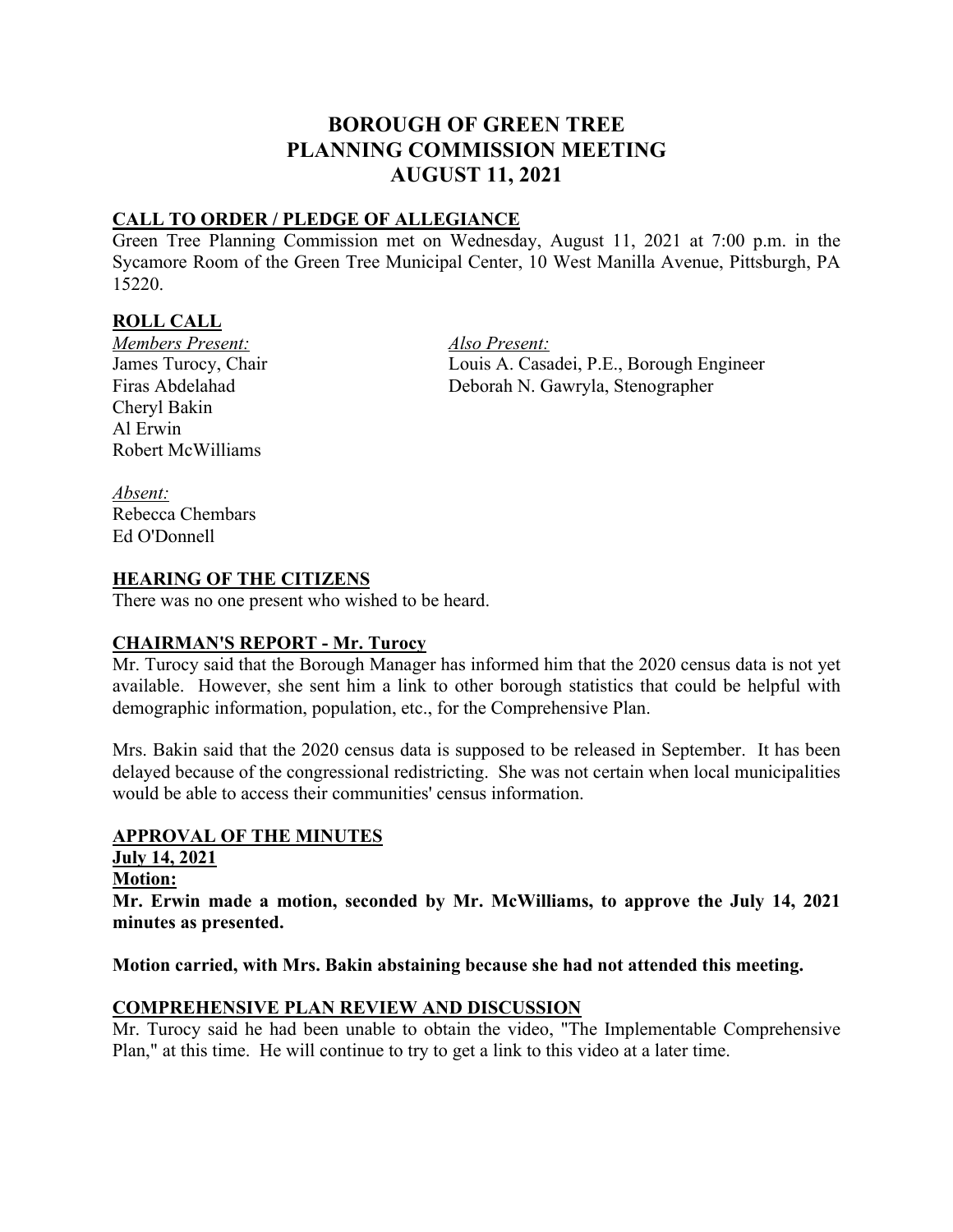Mr. Turocy asked Planning Commission members to review the Community Objectives in the 2010 Comprehensive Plan to determine which items had been completed, which items were still relevant, and which items could be eliminated. Mr. Turocy referred to the D.A.R.E. Program, which was listed in 2010, but that program is no longer offered to Green Tree schools.

Mr. Turocy asked Mr. McWilliams, as a volunteer fire fighter, to review possible items to be addressed regarding the Green Tree Volunteer Fire Company for the Comprehensive Plan. The fire company is a very valuable service to the community. Mr. McWiliams said that the fire company goes to the local schools and preschools in October during Fire Prevention Week and talks to the students and lets them climb on the fire engine, try on equipment, and spray the fire hose with low pressure. The fire company, along with the police department and MRTSA, held National Night Out on August 3 at the fire station to help connect residents with their local first responders. Mr. Turocy said these types of programs should be mentioned in the Comprehensive Plan as being important to the community.

Mrs. Bakin said Planning Commission should schedule an open public meeting for residents to provide their ideas for the future of Green Tree. They should be asked what they like about Green Tree, what they would like to see in the future in Green Tree, and what are their concerns. In 2010, there were ideas about the 125th anniversary of the borough and speeding along Greentree Road and some of the residential cut-through streets. The speeding issue was addressed with the installation of several speed bumps. Other concerns might include parks, Parkway Center concerns, housing, etc. This could be a public meeting to express those concerns and ideas, but a paper survey could also be distributed at the meeting with general questions for residents to answer. After the public meeting, Planning Commission would digest the information and discuss where it would fit in the Comprehensive Plan. Mrs. Bakin said that as a result of the changes that occurred with the pandemic there are a number of buildings and offices that are empty, which could result in the buildings' owners to petition for a reduction in their assessments, which would reduce Green Tree's tax base.

Mr. Casadei said that some changes that have taken place since 2010 are the City Vista development, new owners at Foster Plaza, a turnover of a hotel into apartments, etc. Mr. Turocy said that Planning Commission had discussed adding a page of local businesses on the borough's website. He suggested that several Planning Commission members could attend a Green Tree Farmers Market to ask residents about their concerns. Planning Commission should pick a date for a public meeting so it could be included in the upcoming newsletter. Discussion continued regarding ways to get residents involved in the planning of the Comprehensive Plan. A group of stakeholders would be identified from business owners, residents, community groups, people who work in the borough, etc.

Mr. Erwin said a survey should be available on the website for residents to electronically reply. Mrs. Bakin said that when a survey is ready it could be advertised through the borough's weekly email to make residents aware of it. Mr. Abdelahad suggested various ways to get residents involved in completing the survey or attending the public meeting. Discussion continued regarding the areas of interest that should be presented in the survey and ways to get the community involved.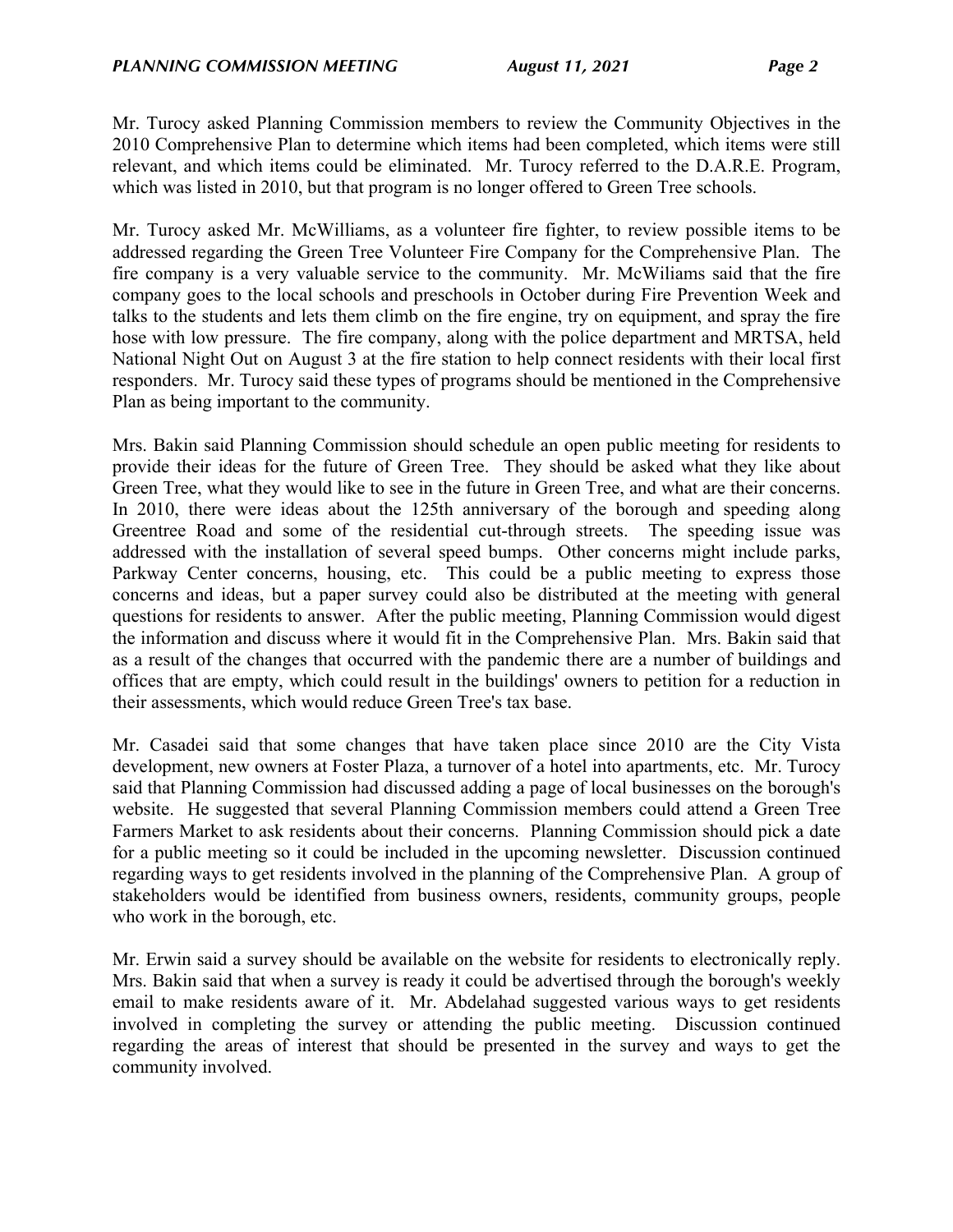After a discussion, Planning Commission decided to hold the public meeting on the Comprehensive Plan on Wednesday, November 10, 2021 at 7:00 p.m. in the Municipal Center.

Mr. Turocy asked if Planning Commission was interested in approaching residents about the Comprehensive Plan at an upcoming Farmers Market. Discussion continued regarding various ways to reach the residents for input by utilizing the borough's website, Facebook, Twitter, weekly email, Municipal Center monitors, and Verizon PEG-TV channel. Mr. Abdelahad said it would be difficult to engage younger residents and students in the Comprehensive Plan development. Mrs. Bakin said that in 2010 the Keystone Oaks School District had not been very cooperative in recruiting students as stakeholders in the process. Mr. Casadei said the information could be posted on bulletin boards in the Municipal Center as well.

Mrs. Bakin distributed information that had been used during the creation of the 2010 Comprehensive Plan to give Planning Commission members some idea of the issues that should be considered when reviewing the demographic data. Mrs. Bakin said that a big concern is the many office buildings and office spaces that are currently sitting empty. She asked what those empty areas could be used for. Although newer office space is often selected over older areas, some of the developments in other municipalities are also offering incentives to businesses to move to their developments. Mrs. Bakin said the borough should consider what it could provide to help attract businesses to Green Tree office space, such as tax incentives.

Mrs. Bakin said the 2010 Comprehensive Plan's major item was to rewrite the Zoning Code. It took several years before the process actually began. Mr. Turocy suggested that a list of borough businesses be added to the borough's website. Mrs. Bakin said that providing such a list can sometimes be seen as an endorsement by the borough and the list must continually be updated and maintained. Mr. Turocy said the borough could partner with community groups, such as the Rotary, to work on this kind of a list. Also, the borough could partner with real estate providers to promote available real estate, including both office spaces and houses.

Mr. Erwin asked if Planning Commission and Council had ever met to discuss the Comprehensive Plan objectives. Mrs. Bakin said the two groups never met. There had been a committee that wrote the Comprehensive Plan. The plan was supposed to be reviewed by Planning Commission, and then presented to Council. A public hearing had been held, followed by Council voting to adopt it.

The rewrite of the Zoning Code started with the Borough Manager selecting a committee of about eight residents and only a couple of those people had any knowledge about zoning regulations. This committee met for six or seven months and it ended up being a waste of the consultant's time. At that point, Planning Commission took over the revision of the Zoning Code and started from scratch.

Mrs. Bakin said a consultant from Mackin Engineers had worked with Planning Commission to help and guide the direction of the Zoning Code rewrite. Planning Commission also got assistance from the consultant when input from other communities was needed in developing a section of zoning. The process took several years. After Planning Commission had completed a draft of the Zoning Code it was presented to Council for review and approval. Council went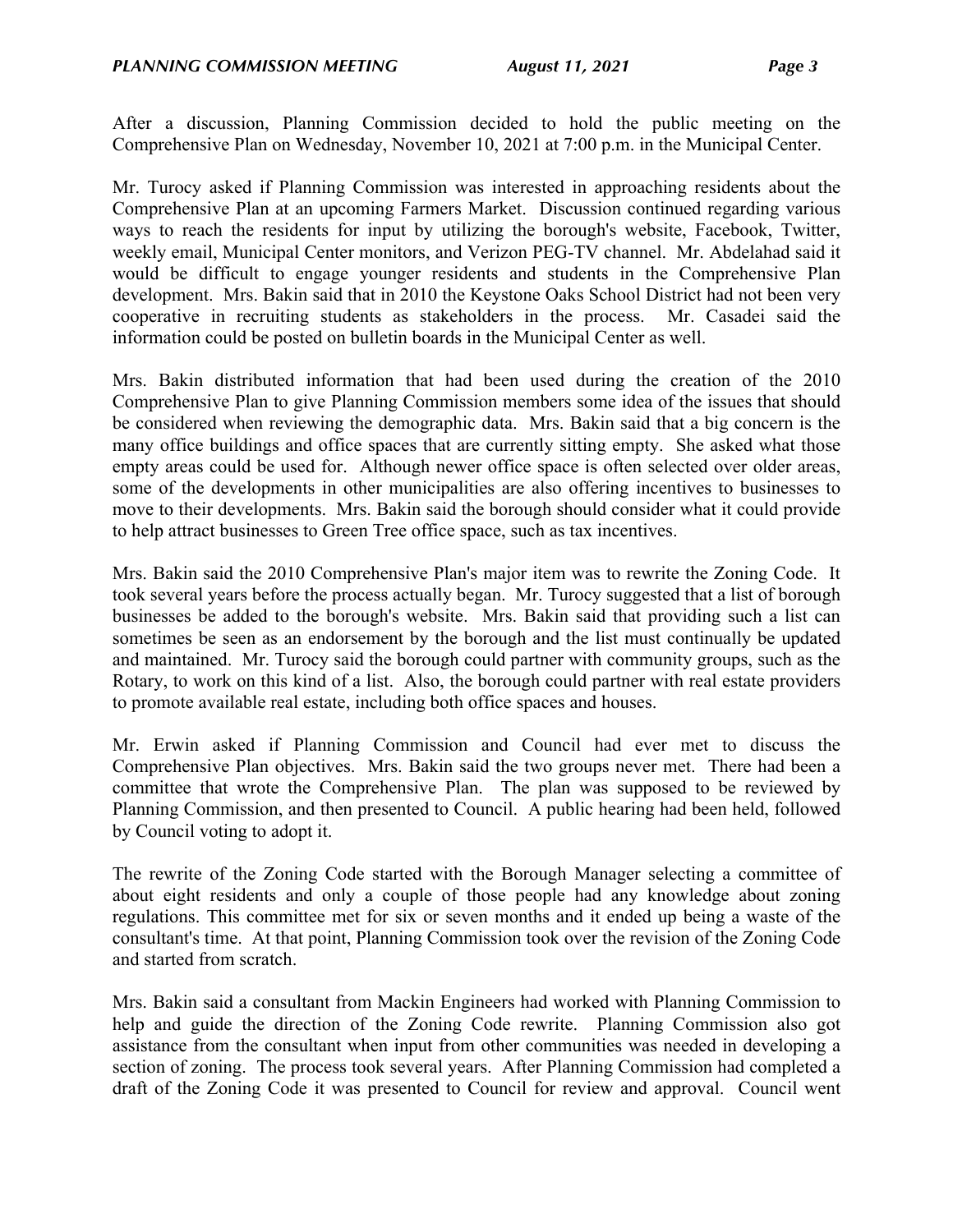through the draft, section by section, and definitions were rewritten, some sections were removed, and other items were added. Council continued their review for several more years until the Zoning Code was adopted.

Mr. Erwin said that the 2010 Comprehensive Plan included an Action Plan that recommended items to be addressed, the importance or priority of the item (high, medium, or low), and the person, group, or committee who should take action to address it. Mr. Erwin said that there were some items that were supposed to be addressed by Planning Commission and he wondered if anything other than the revision of the Zoning Code had been addressed. Discussion continued regarding the lack of action taken on many of the Action Items listed in the Comprehensive Plan, followed by the steps taken in the development of the Zoning Code.

Mr. Erwin felt that the 2010 Comprehensive Plan was a good document to use as a basis for the development of the new Comprehensive Plan. Mrs. Bakin said that the public hearing in November would help guide plans and ideas for the creation of the new Comprehensive Plan. She said that when the draft of the new Comprehensive Plan was completed, a Public Hearing would be held. She anticipated the Public Hearing taking place in spring or summer of 2022.

Mrs. Bakin said it is difficult to find committed stakeholders to work on the Comprehensive Plan, from businesses to churches to youth groups. She hoped that the KO School District would be more cooperative and helpful in participating for the creation of this plan. Mr. Erwin hoped it would be easier to access young people through social media than it was ten years ago. Discussion continued regarding the reasons people chose to move to various communities.

Mr. Turocy said Planning Commission should review the Action Items from the 2010 plan and focus on has not been addressed before the public meeting. He suggested that the Green Tree website should list what businesses are available and what real estate is available in the community. Mrs. Bakin said that Planning Commission could begin to create some of listings and links before the public meeting. Mrs. Bakin asked if the borough could offer paid listings to businesses outside of the borough who might also want to be listed on Green Tree's list of businesses. Mr. Casadei said that although the borough has a list of borough businesses he was not sure if that list could be used. Discussion continued regarding ways to obtain a complete list of borough businesses and how the list should be organized.

Mr. Turocy said that for the next meeting on August 25th, Planning Commission should move ahead with a business list for the website and ask the Borough Manager about creating the list. Planning Commission should also review up to Section XXI to the end of the Executive Summary, and create a list of questions to be asked for the survey. Planning Commission reviewed the 2010 data on population, age, etc. and decided they should start to meet twice a month to review, decipher, and plan ahead for the public meeting.

#### **OTHER BUSINESS**

Mr. Casadei said the Zoning Hearing Board would be meeting on August 12th to hear the variance request from Urban Communities. Urban Communities wishes to create approximately 215 separate micro-apartments out of the current Pittsburgh Plaza Hotel, which exceeds zoning requirements. Mr. Casadei said that current zoning allows a total of four stories for a mid-rise